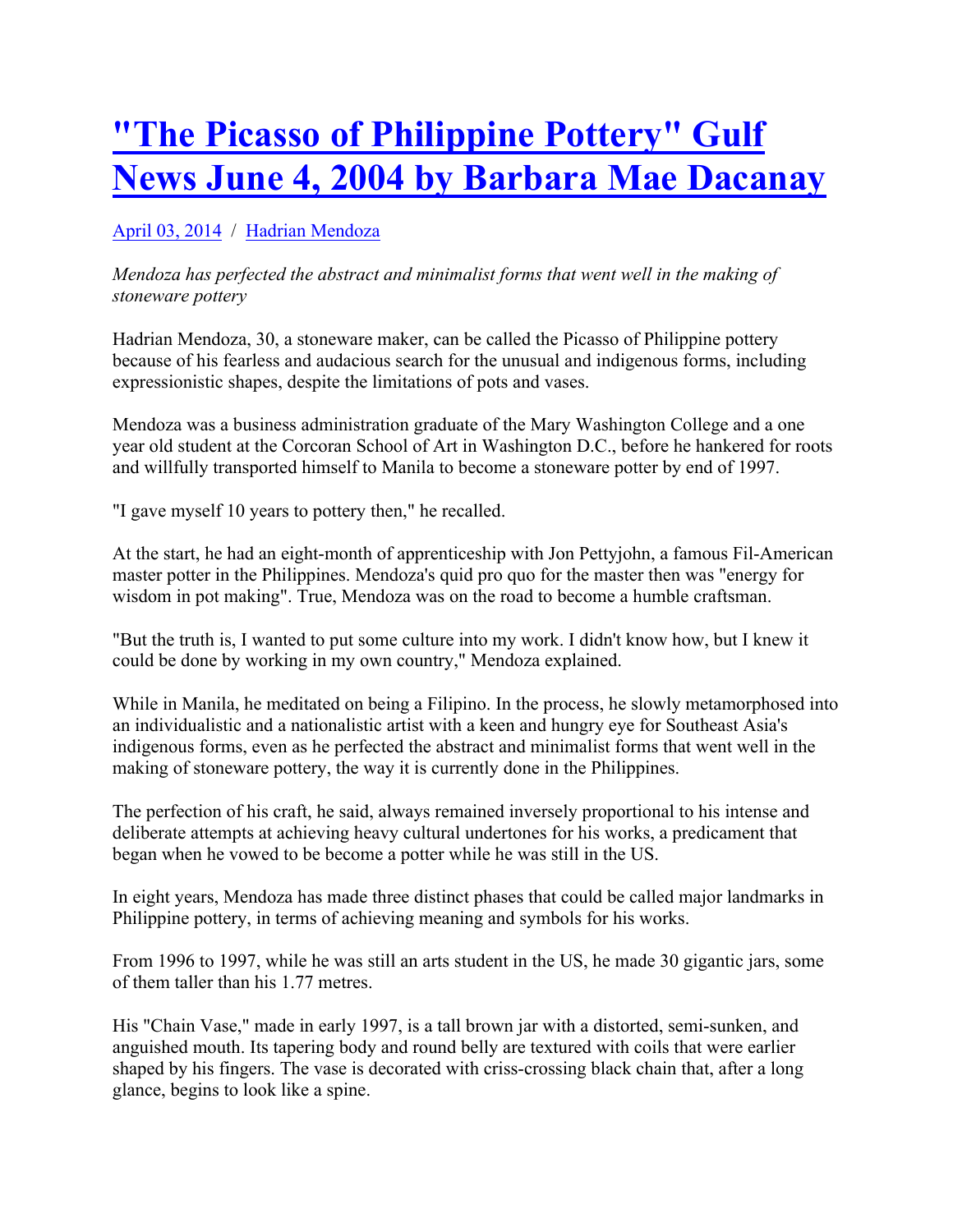#### **Gaping windows**

Another piece, entitled, "Bahay Kubo (the Philippines' nipa hut)," has four round pots stacked on top of the other. There are small gaping windows (or wounds) at the seams where they are connected, making them stand tall with fragility. The whole piece is embossed with spinelooking chain.

"The bahay-kubo was implanted in my mind (when I was a young boy). But when I was making pottery, I didn't realise that I was making bahay-kubo with pots until the whole piece was fired," he said.

Mendoza's first jars have become archetypal of his "coming of age," of a voice that strongly speaks of rejection of oppression, of a strong desire for manhood, identity, dignity, and the flowering of one's culture, a passion common nowadays among many Asian artists who have been separated, by force, from their own cultural milieu.

"I think I have found my home here," he said. It was a subtle way of saying, "I don't want to be alienated again," a phrase often heard from many talented Fil-Americans, who in search of intensities and identity, have decided to come home and arduously embrace their own culture, with intuition more than reason.

In 1980, Mendoza was seven, in grade one at the prestigious San Agustin Elementary School, in Dasmarinas, Makati when his mother Rica brought him and his older brother Jo-Vincent and younger sister Patricia to stay in the US. His father, Victor, a corporate giant in one of Manila's rising companies, was left behind. Although the new Filipino immigrants settled in a good neighbourhood in Washington D.C., Mendoza recalled, "There were times when I saw my older brother being beaten up and I could not do anything about it."

Even in hindsight, Mendoza barely underlines anything personal and cultural to the old pieces that he has made in the US. Explaining them, he said, "I was making pots that were taller than me to test how big I could work on stoneware; to test how high the clay could go, how thin and thick the clay should be, how to stack them together, and create a distinct mark on where they are attached.

"The bigger the size of the piece, the better is the movement for the glaze. There is more challenge in applying three layers of glaze without brush strokes coming out on the big pots," he explained. "There is intimacy in making big jars," he added: "You spend a couple of days with them. You're dedicated to them. In comparison, you finish small pieces in a day."

#### **Importance of bamboo**

In March 2003, five years after he became a potter, Mendoza accidentally discerned the importance of bamboo, a common grass in the Philippines, as a possible core of Philippine indigenous form. He was then creating nodes with a piece of wood, on a vase that was turning on his potter's wheel. Instantly inspired, he made three tubular shapes which he stacked together,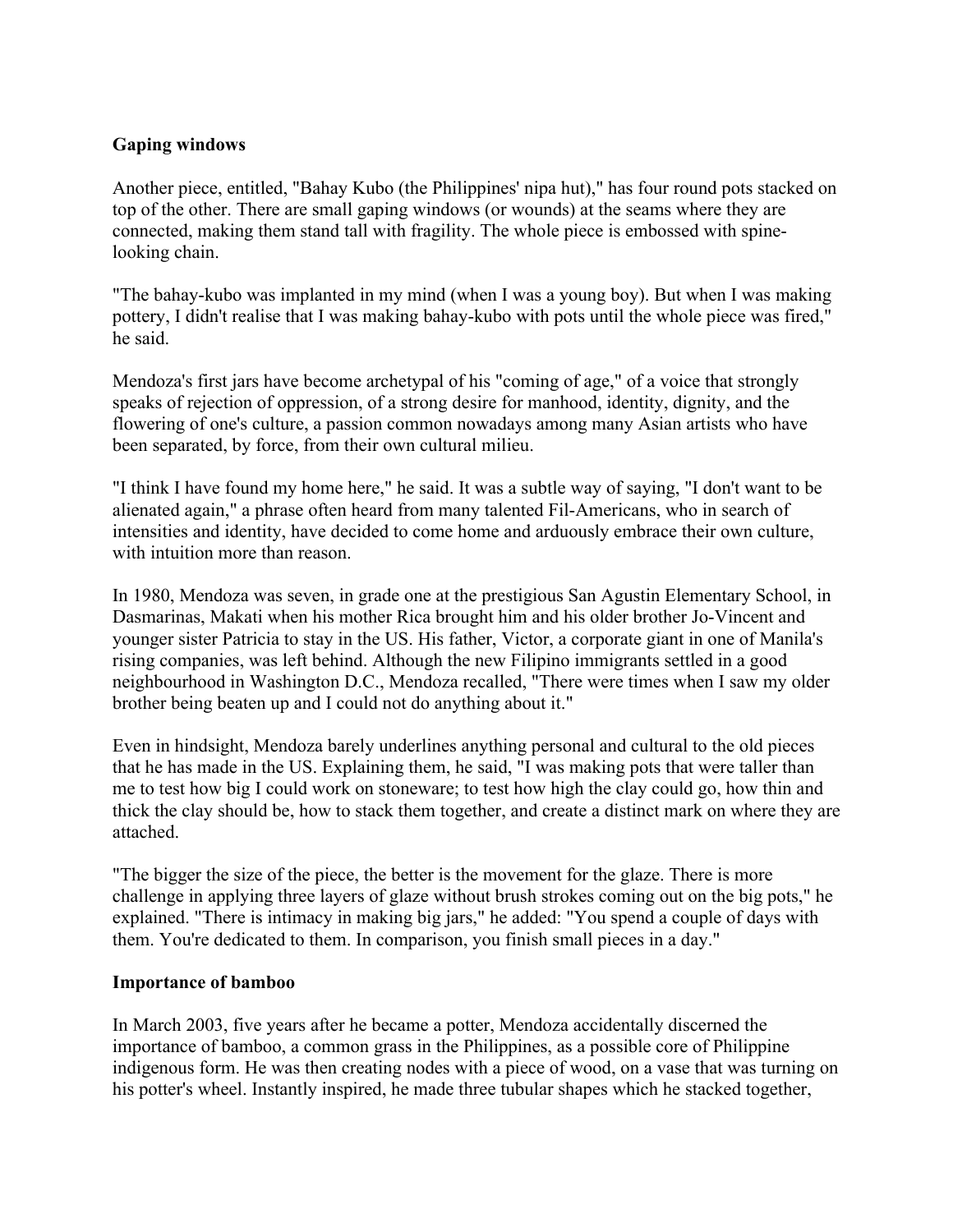and created bamboo pieces as high as three to four feet. Glazed with ipil ash, they were subjected to reduction firing in his 1.5 metre tall kiln, which he made near his home in Laguna in 2001.

"My goal is to put culture into my work, so that when people see my pieces, they are not only recognised as Mendoza's, but as pieces that come from this region," he explained.

But after creating 50 bamboo jars and its variations, Mendoza said he was done with the "very Philippine shape".

Some of these pieces were shown at the 139 Gallery in Makati Commercial Centre's Glorieta in December 2003, and at the Magnet Gallery in Makati's Paseo de Roxa Avenue in January 2004.

In early 2004, Mendoza started experimenting on the Manunggul Jar, a prototype of Southeast Asia's 3,000 year old funereal vessel, (dated 710 to 890 BC), which was unearthed by Filipino and American archeologists in the Tabon Caves of Palawan, in southwestern Philippines in March 1964. The remains of a 3,000 year old man were also discovered in the same cave.

When the old Manunggul Jar was found, anthropologist Robert Fox was delighted and said, "It is the work of an artist and a master potter. It is the most beautiful burial jar [ever] found by archeologists in the whole of Southeast Asia."

A drawing of the old Manunggul jar is featured on the P1,000 bill.

On top of the cover of the old Manunggul Jar is a death boat with two seated figures, one at the rear is holding a paddle, and the one infront who has his hands folded on his chest. Both have covered heads and jaws.

Enamoured with the piece, Mendoza said, "I have the same boat and the same seated figures. But look closely, the bodies are moving differently [they are not as deathly and as zombie-looking as in the old jar]." He also placed the boat with seated figures on a big circle with a stand, which has been used to symbolise the male and the female gender.

### **Lower depths**

With his new pieces, the youthful Mendoza who, as an artist, has had his share of the overpowering lower depths, believes that he has resurrected life and claimed the value of courageous journey from the antique Manunggul jar. Placing more colorful glaze on his new jars, he thinks he has also overpowered the underlying sense of life's eternal return on the old Manunggul jar.

"I am not afraid of taking things of history and putting them in my work. I am not replicating them, I am imitating them and putting them in a different form (to achieve a different meaning)," he explained.

Living in the Philippines has challenged and energized him. In 1998, his personal and avantgarde pieces were featured in his first one man show at the Metropolitan Museum. One of them